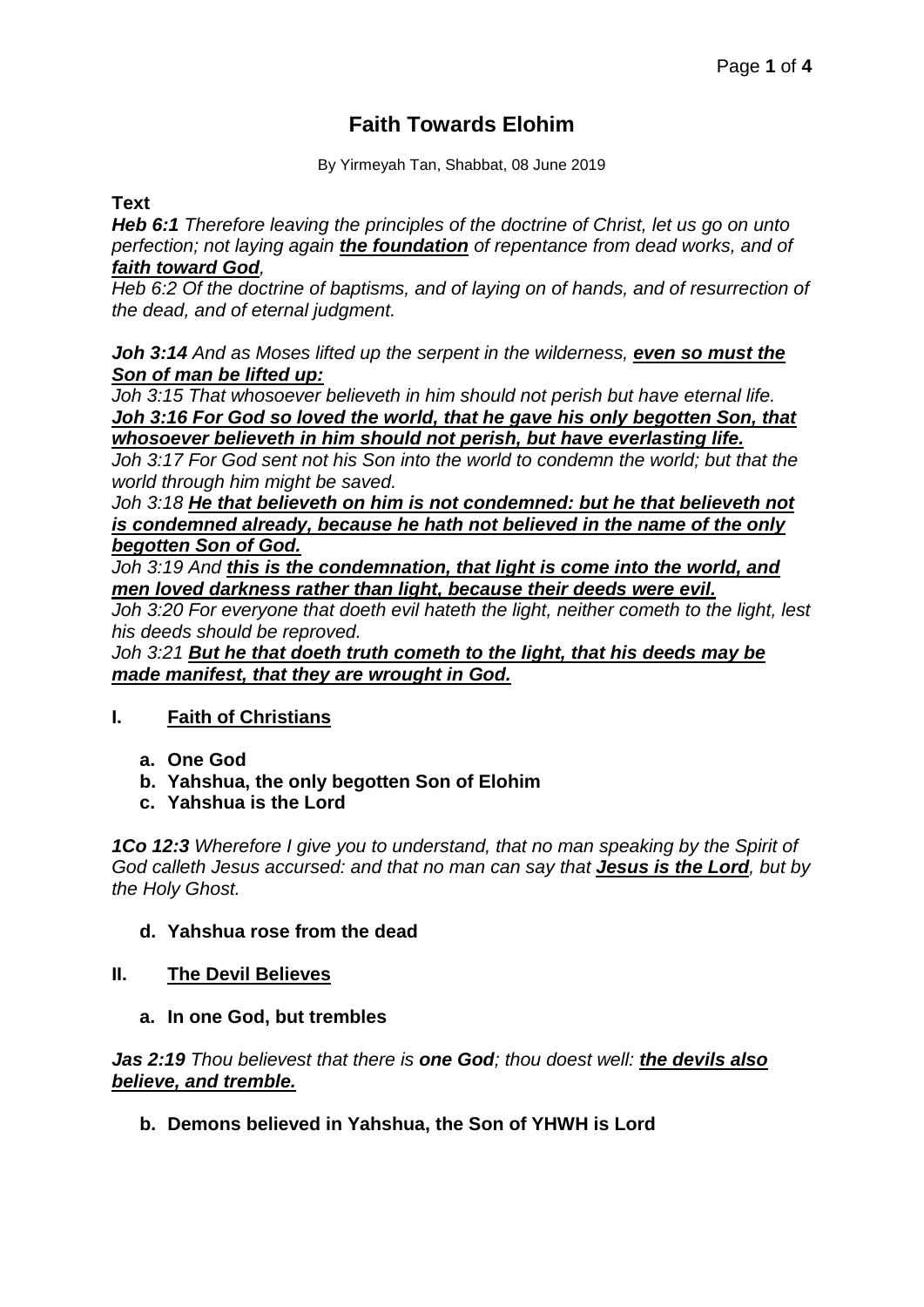*Mat 8:28 And when he was come to the other side into the country of the Gergesenes, there met him two possessed with devils, coming out of the tombs, exceeding fierce, so that no man might pass by that way.*

*Mat 8:29 And, behold, they cried out, saying, what have we to do with thee, Jesus, thou Son of God? art thou come hither to torment us before the time?*

*Mar 1:23 And there was in their synagogue a man with an unclean spirit; and he cried out,*

*Mar 1:24 Saying, let us alone; what have we to do with thee, thou Jesus of Nazareth? art thou come to destroy us? I know thee who thou art, the Holy One of God.*

# **c. Our faith must go beyond the Devil's!**

#### **III. Fruit of Repentance**

*Mat 3:5 Then went out to him Jerusalem, and all Judaea, and all the region round about Jordan,*

*Mat 3:6 And were baptized of him in Jordan, confessing their sins.*

*Mat 3:7 But when he saw many of the Pharisees and Sadducees come to his baptism, he said unto them, O generation of vipers, who hath warned you to flee from the wrath to come?*

#### *Mat 3:8 Bring forth therefore fruits meet for repentance:*

*Mat 3:9 And think not to say within yourselves, We have Abraham to our father: for I say unto you, that God is able of these stones to raise up children unto Abraham. Mat 3:10 And now also the axe is laid unto the root of the trees: therefore every tree which bringeth not forth good fruit is hewn down, and cast into the fire.*

# **a. The Pharisees had no fruits of repentance**

- **They were hypocrites**
- **They taught their own doctrines instead of the doctrines of Elohim**
- **They were therefore guilty of adding/subtracting from the Word of YHWH**
- **They trusted in their DNA from Abraham**
- **They were the children of disobedience:**

*Eph 5:6 Let no man deceive you with vain words: for because of these things cometh the wrath of God upon the children of disobedience.*

- **b. What are the fruits of repentance?**
	- **Clearly repentance entails more than the remorse of Judas Iscariot**
	- **Lots of Christians are sorry because they got sick, not because they offended YHWH**
	- **On the day of Pentecost, Peter charged the Jews in Jerusalem to "repent" (Acts 2:38).**
	- **His message had already "pricked (them) in their heart" (Acts 2:37).**
	- **Repentance required a change of life/direction.**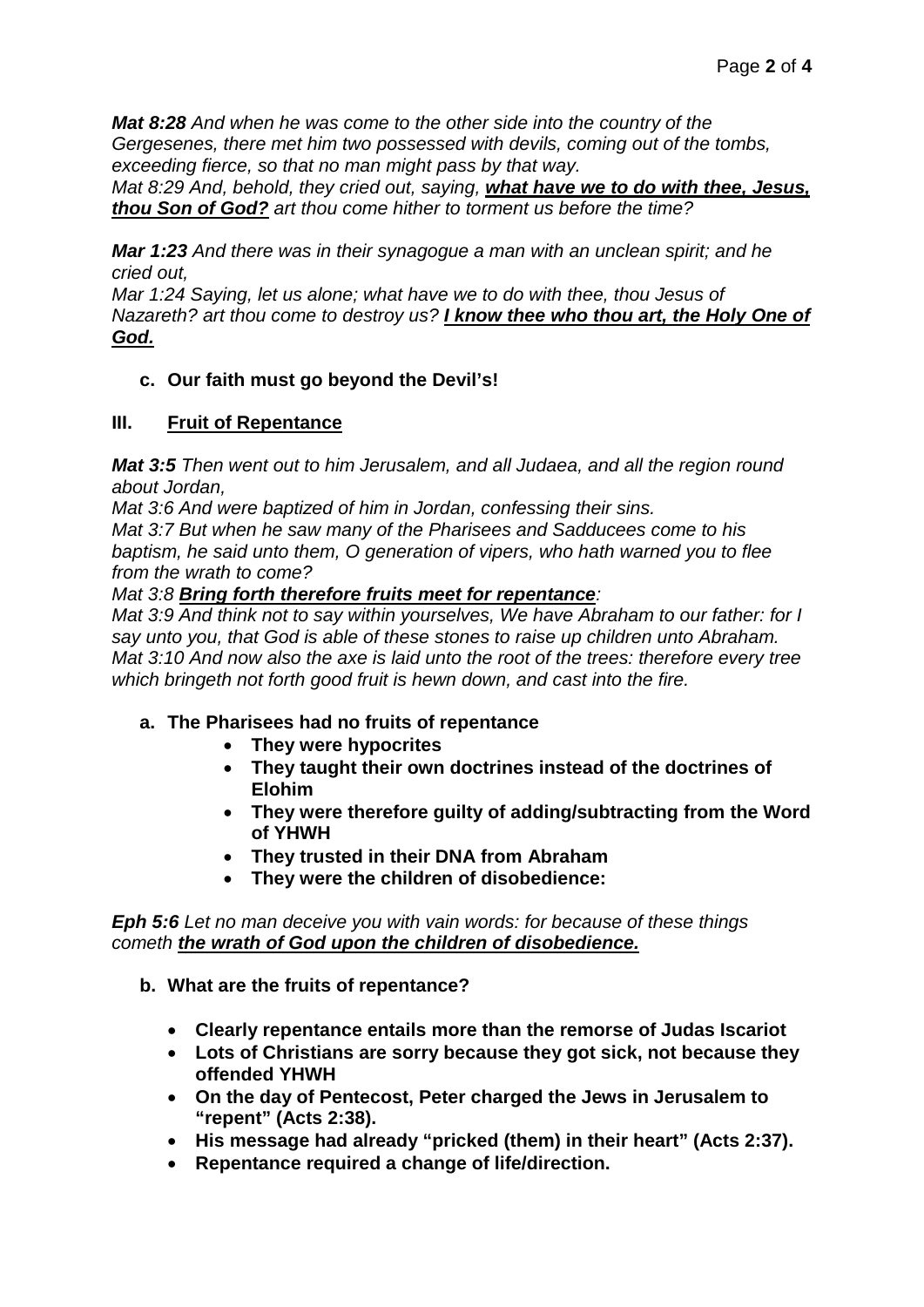### • **Godly sorrow produces the repentance that leads to salvation, not damnation [death]**

*2Co 7:10 For godly sorrow worketh repentance to salvation not to be repented of: but the sorrow of the world worketh death.*

# **IV. Works of Repentance**

*Act 26:19 Whereupon, O king Agrippa, I was not disobedient unto the heavenly vision:*

*Act 26:20 But shewed first unto them of Damascus, and at Jerusalem, and throughout all the coasts of Judaea, and then to the Gentiles, that they should repent and turn to God, and do works meet for repentance.*

### **a. Repent**

- **b. Turn towards Elohim**
- **c. Do works meet [suitable, worthy] of repentance**

# **V. Obedience**

### **a. Disobedience in the Wilderness**

**Act 7:37** This is that Moses, which said unto the children of Israel, A prophet shall the Lord your God raise up unto you of your brethren, like unto me; him shall ye hear.

Act 7:38 **This is he, that was in the church in the wilderness** with the angel which spake to him in the mount Sina, and with our fathers: who received the lively oracles to give unto us:

Act 7:39 **To whom our fathers would not obey**, but thrust him from them, and in their hearts turned back again into Egypt,

# **b. Salvation Through Obedience**

#### G5219: hupakouō

*hoop-ak-oo'-o*

From G5259 and G191; to *hear under* (as a *subordinate*), that is, to *listen attentively*; by implication to *heed* or *conform* to a command or authority: - **hearken, be obedient to, obey**.

*Heb 5:8 Though he were a Son, yet learned he obedience by the things which he suffered;*

*Heb 5:9 And being made perfect, he became the author of eternal salvation unto all them that obey him;*

# **c. Holy Spirit Given Only to those Who Obey**

*Act 5:27 And when they had brought them, they set them before the council: and the high priest asked them,*